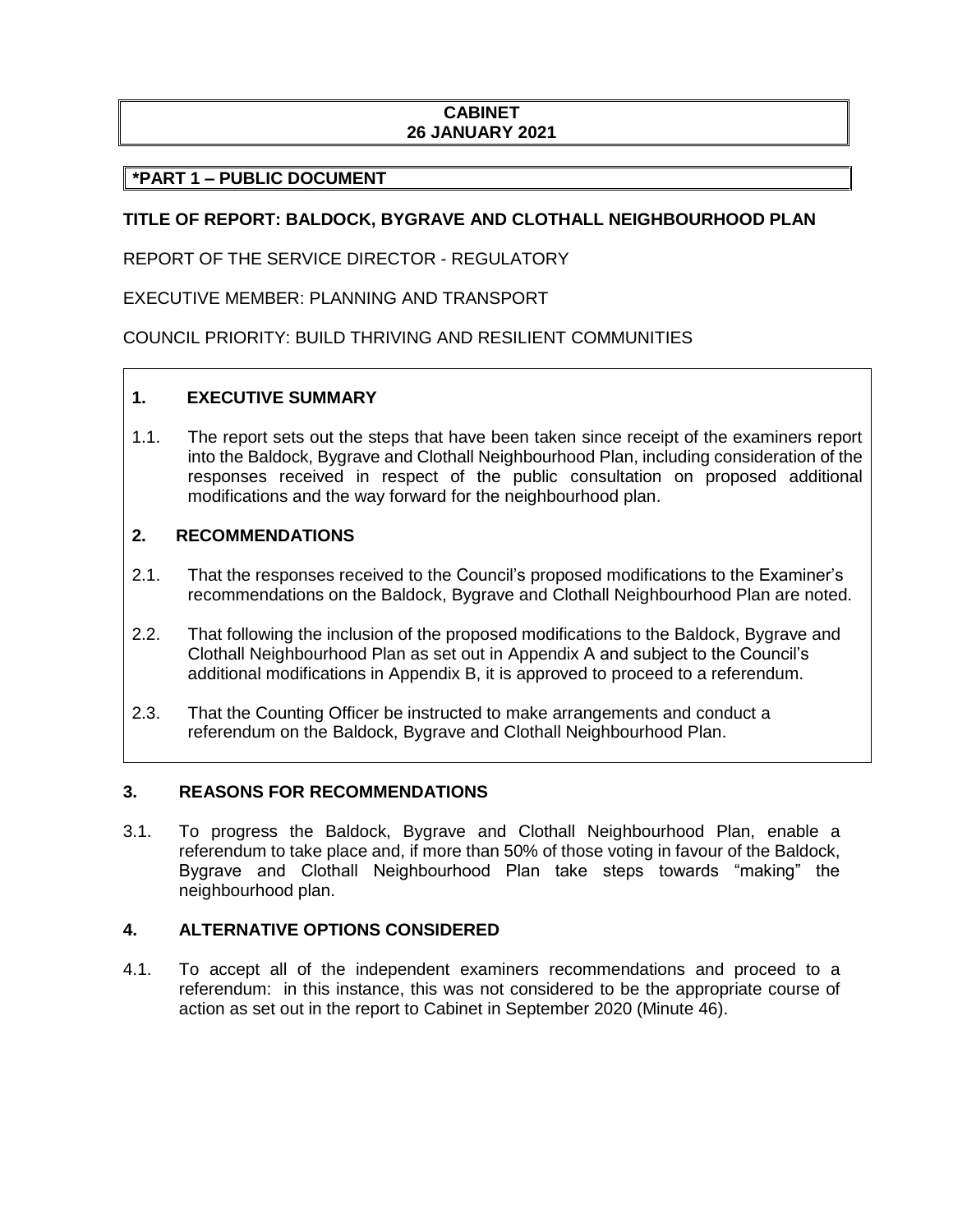# **5. CONSULTATION WITH RELEVANT MEMBERS AND EXTERNAL ORGANISATIONS**

5.1. The Baldock, Bygrave and Clothall Neighbourhood Plan has been subject to several rounds of public consultation during its preparation. Members have been kept informed of the progress of the neighbourhood plan through the Strategic Planning reports to Cabinet.

# **6. FORWARD PLAN**

6.1 This report contains a recommendation on a key Executive decision that was first notified to the public in the Forward Plan on the 7 December 2020.

# **7. BACKGROUND**

- 7.1. Bygrave Parish Council submitted an application to designate the parishes of Bygrave and Clothall and the unparished area of Baldock as a single neighbourhood planning area in February 2017. Following public consultation, the Baldock, Bygrave and Clothall neighbourhood planning area was designated by Cabinet on 25 July 2017 (Minute 23). In that report it was recognised that Bygrave Parish Council would act as the Qualifying Body for the neighbourhood plan and that the Baldock, Bygrave and Clothall Planning Group would ensure that there was representative governance in place for the preparation of the neighbourhood plan.
- 7.2. In July 2018, Cabinet granted delegated powers to approve public consultation on neighbourhood plans. This recognised the benefit of making timely decisions where there are no alternative options. However, Neighbourhood Plans covering more than one electoral ward must still be referred to Cabinet as a Key Decision. This is the case with Baldock, Bygrave and Clothall.
- 7.3. In preparing the neighbourhood plan, a significant amount of work and public consultation has been undertaken. Consultation on an early draft neighbourhood plan took place between May and September 2019. The neighbourhood plan was submitted to the District Council in December 2019 with consultation taking place between February and March 2020. A total of 56 representations were received, 14 objections, 32 supporting representations and 10 comments. The plan was then submitted for examination.
- 7.4. An independent examiner, John Parmiter was appointed by the Council in consultation with Bygrave Parish Council and the Baldock, Bygrave and Clothall Neighbourhood Planning Group.
- 7.5. The role of the examiner is to assess whether a neighbourhood plan meets the basic conditions and other matters set out in paragraph 8 of Schedule 4B of the Town and Country Planning Act 1990 (as amended). Details about the basic conditions are set out in Section 6 of the examiner's report, as attached at Appendix A.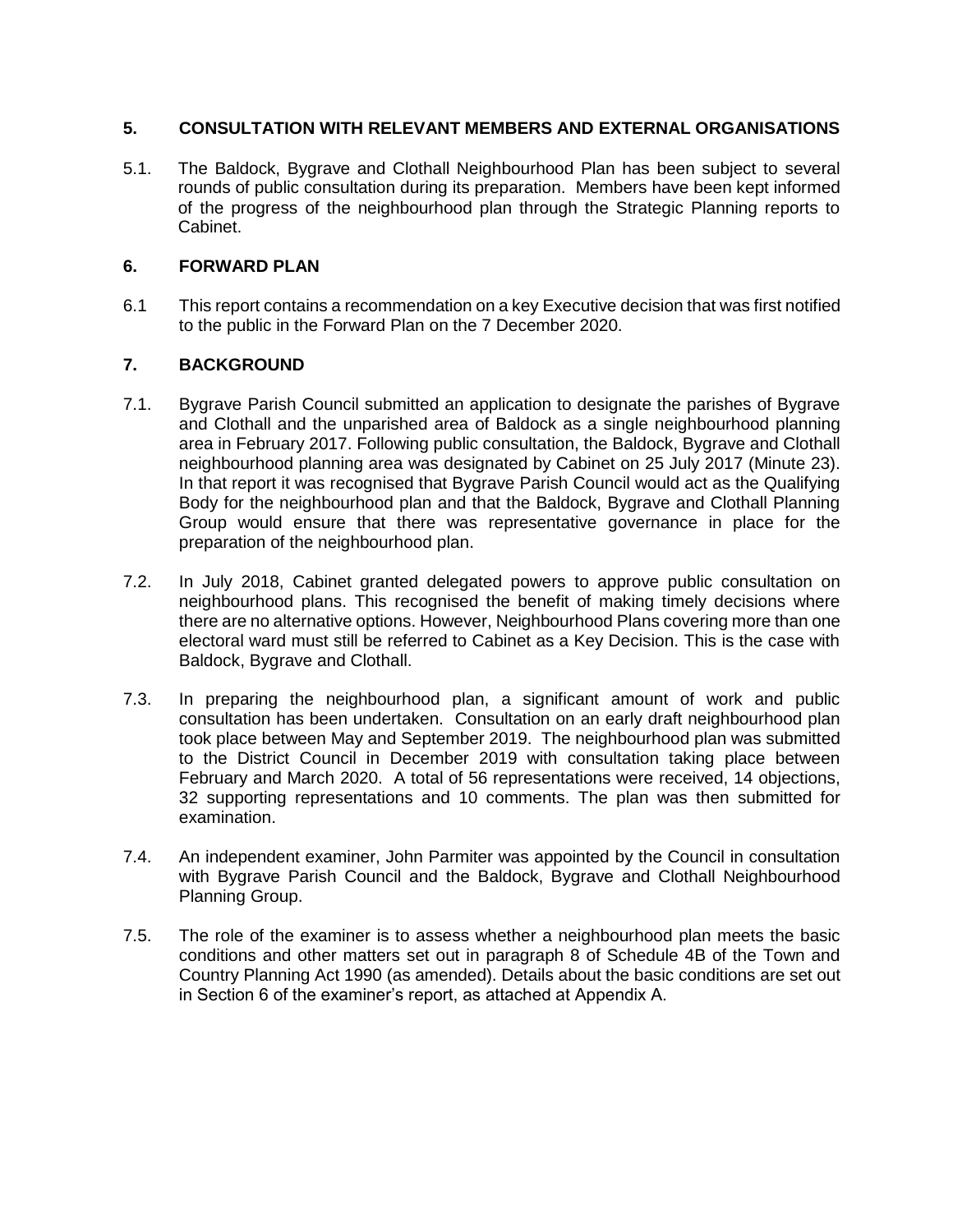- 7.6. Following the examination, the examiner must make one of the following recommendations:
	- The neighbourhood plan can proceed to a referendum on the basis it meets all the necessary legal requirements;
	- The neighbourhood plan can proceed to a referendum subject to modifications; or
	- The neighbourhood plan should not proceed to a referendum on the basis it does not meet the necessary legal requirements.

# **8. RELEVANT CONSIDERATIONS**

- 8.1. The examination of the neighbourhood plan took place during July and August 2020 and was conducted by written representations, rather than a public hearing. During the examination, the examiner asked for some additional information from both the Baldock, Bygrave and Clothall Neighbourhood Planning Group and the District Council.
- 8.2. The main issues raised by the examiner centred on the green belt boundary around Baldock and an up to date position for progress on the Local Plan. The examiner's clarification note and the responses provided by the Parish Council and the District Council are available to view on the website: [https://www.north](https://www.north-herts.gov.uk/home/planning/planning-policy/neighbourhood-planning/baldock-bygrave-and-clothall-neighbourhood-plan)[herts.gov.uk/home/planning/planning-policy/neighbourhood-planning/baldock-bygrave](https://www.north-herts.gov.uk/home/planning/planning-policy/neighbourhood-planning/baldock-bygrave-and-clothall-neighbourhood-plan)[and-clothall-neighbourhood-plan](https://www.north-herts.gov.uk/home/planning/planning-policy/neighbourhood-planning/baldock-bygrave-and-clothall-neighbourhood-plan)
- 8.3. The examiner's report (Appendix A) was issued on 21 August 2020 and recommended that subject to the recommended modifications that the neighbourhood plan should proceed to referendum (paras. 10.1 – 10.2).
- 8.4. However, as reported to Cabinet in September 2020 (Minute 46), it was considered that there were reasonable grounds to depart from the examiner's recommended modifications following consideration of a number of specific issues raised by the Baldock, Bygrave and Clothall Neighbourhood Plan Steering Group. It was agreed that further public consultation should be undertaken for the additional modifications. A schedule of the proposed additional modifications is attached as Appendix B. This public consultation took place between 6 November and 18 December 2020.
- 8.5. A total of 9 representations were received in response to the consultation on the additional proposed modifications. Of these representations, only two responses, from Hertfordshire County Council Environment and Hertfordshire County Council Property Services made any comments on the proposed additional modifications. A schedule of all representations is attached as Appendix C.
- 8.6. The responses have been made in respect of Policies G3: Creating well designed places; G6: Local heritage assets; E2: Green infrastructure and outdoor recreation and E5: Development north of the railway. It is considered that the representations do not raise any significant issues and that no further modifications should be made to the policies and that the additional modifications consulted on should be made to the neighbourhood plan which will be subject to a referendum.
- 8.7. As part of the examination process, the examiner must also consider whether the referendum area should be extended beyond the neighbourhood planning area to which it relates. In this case, the examiner considers that there is no reason to alter or extend the area for the referendum.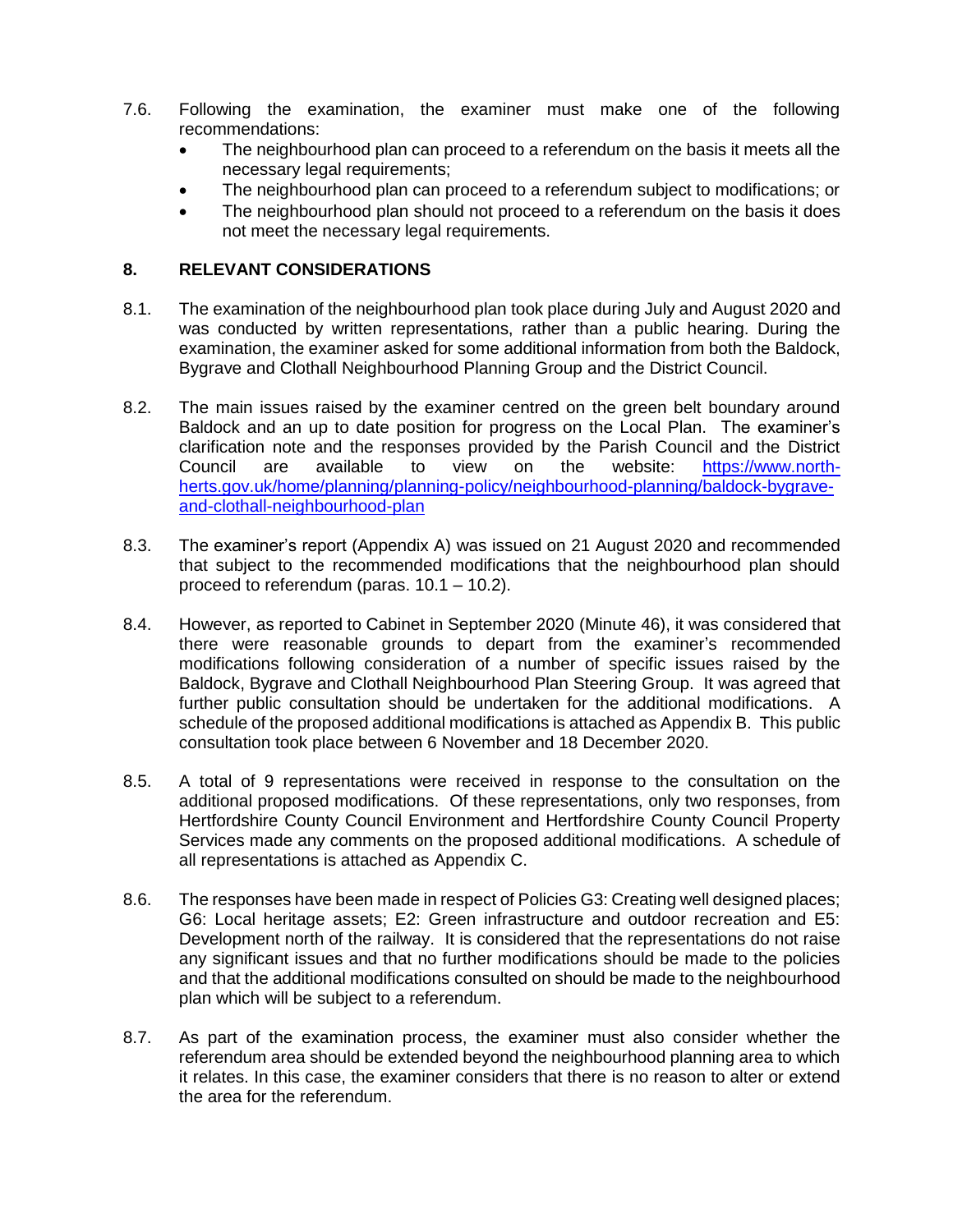- 8.8. Normally, once the local planning authority decides that a referendum should be held, this must take place within 56 working days from the publication of its decision statement to take the plan forward. The duties of the Counting Officer are to be exercised by the appointed Returning Officer for local government elections in the area. All neighbourhood plan referenda have been suspended due to the pandemic and cannot take place until May 2021 at the earliest. Further updates will be provided at a future meeting of Cabinet.
- 8.9. If there is a favourable response to the referendum, where more than 50% of those voting vote in favour of the plan, then the local planning authority will "make" the neighbourhood plan. The plan will need to be "made" within 8 weeks of the referendum. Once the neighbourhood plan is "made", it will form part of the statutory development plan. Policies in the neighbourhood plan will be used in determining planning applications within the designated neighbourhood planning area for Baldock, Bygrave and Clothall.

# **9. LEGAL IMPLICATIONS**

- 9.1. Under the Terms of Reference for Cabinet Paragraph 5.6.18 of the Constitution states that the Cabinet should exercise the Council's functions as Local Planning Authority except where functions are reserved by law to the responsibility of the Council or delegated to the Service Director: Regulatory.
- 9.2. The Localism Act 2011 provided a new statutory regime for neighbourhood planning. The Neighbourhood Planning (General) Regulations 2012 (as amended) make provisions in relation to that new regime. It does amongst other things set out the Council's responsibility (as the Local Planning Authority) in assisting communities in the preparation of neighbourhood development areas, plans and order and to take plans through a process of examination and referendum. This includes powers for the Council to consider the report of a Neighbourhood Plan examiner and determine the most appropriate course of action.
- 9.3. At the point where the local planning authority makes the decision on whether the neighbourhood plan should proceed to referendum, it needs to be satisfied that the neighbourhood plan proposal has regard to national policy and guidance, contributes to sustainable development, is in general conformity with the strategic policy of the development plan for the area and doesn't breach or is otherwise compatible with EU obligations. Officers agree with the examiner's conclusions that the neighbourhood plan does have regard to national policy, contributes to sustainable development, is in general conformity with the strategic policies for the neighbourhood planning area and that there is no breach and it is compatible with EU obligations as incorporated into UK law.
- 9.4. Regulations 2A and 18A of the Neighbourhood Planning (Referendums) Regulations 2012 prescribe the relevant time limits referred to in paragraphs 8.10 and 8.11 above respectively.
- 9.5. As a consequence of receiving the examiner's report for the Baldock, Bygrave and Clothall Neighbourhood Plan, Section 70(2) of the Town and Country Planning Act 1990 (as amended) provides that the local planning authority must have regard to a post examination draft neighbourhood plan, as a material consideration in the determination of planning applications within the Baldock, Bygrave and Clothall designated neighbourhood planning area.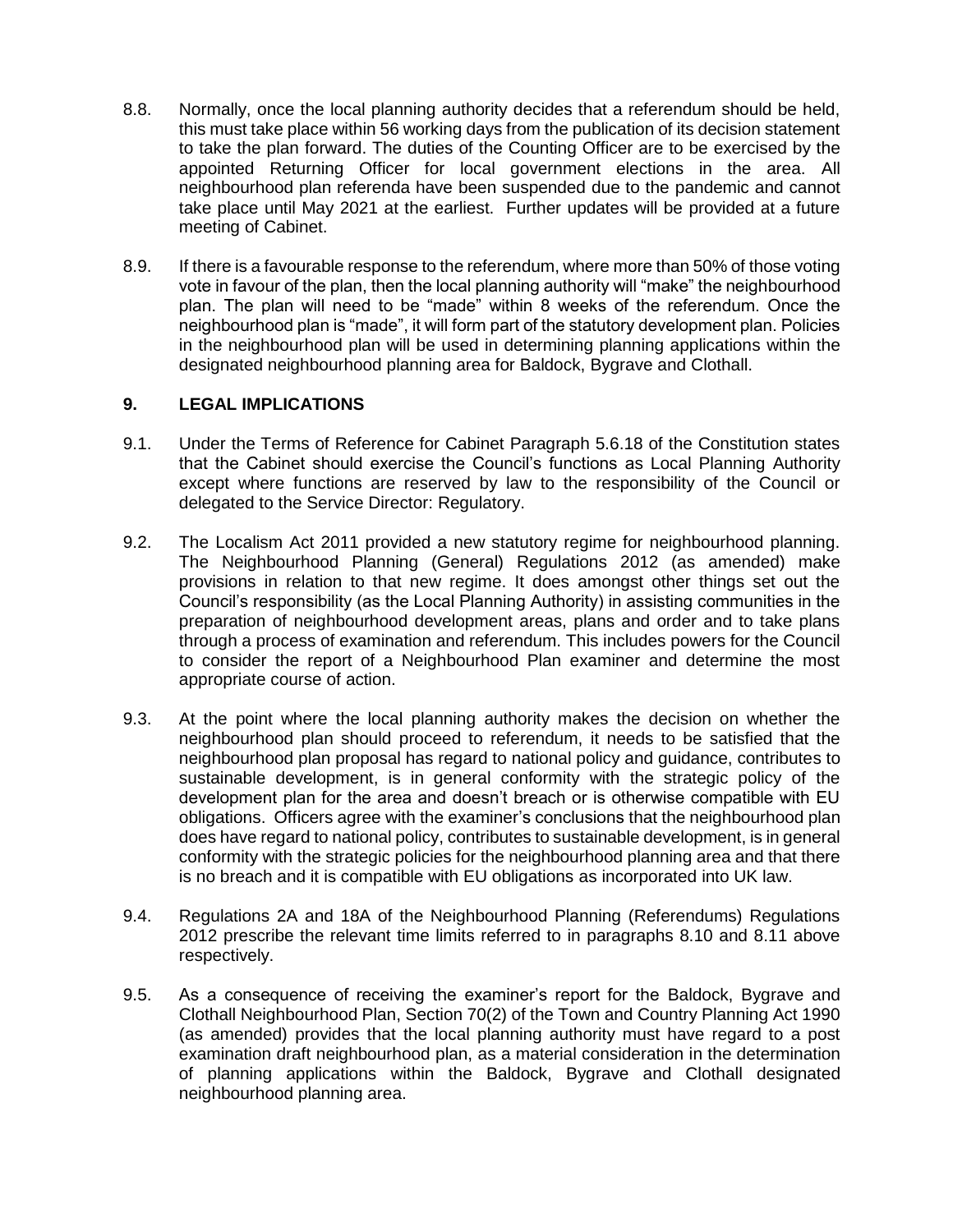# **10. FINANCIAL IMPLICATIONS**

- 10.1. The cost of the Baldock, Bygrave and Clothall Neighbourhood Plan examination has been met from the existing Neighbourhood Plan consultants budget. Costs associated with the referendum will be funded from the Neighbourhood plan earmarked reserve. The balance of the reserve is £78k, this balance has come from previous Ministry of Housing, Communities and Local Government (MHCLG) funding following designation of neighbourhood planning areas and neighbourhood plan referenda.
- 10.2. Until March 2021 the local planning authority can claim £20,000 from the MHCLG once a neighbourhood plan has gone through a successful examination process and a decision statement has been published detailing the intention to hold a referendum. This is a change to previous neighbourhood plans when a date for the referendum had to be set and has been made in response to the COVID-19 pandemic. At the time of writing, it is not known whether this financial support for neighbourhood plans will continue in future years.

## **11. RISK IMPLICATIONS**

11.1. There are no direct risk implications from this report but Sustainable Development of the District and the Local Plan are both Cabinet top risks.

## **12. EQUALITIES IMPLICATIONS**

- 12.1. In line with the Public Sector Equality Duty, public bodies must, in the exercise of their functions, give due regard to the need to eliminate discrimination, harassment, victimisation, to advance equality of opportunity and foster good relations between those who share a protected characteristic and those who do not.
- 12.2. There are not considered to be any direct equality issues arising from this report. Future individual schemes or considerations may well be subject to appropriate review to ensure they comply with latest equality legislative need. Any risks and opportunities identified will also be subject to assessment for impact on those that share a protected characteristic.

### **13. SOCIAL VALUE IMPLICATIONS**

13.1. The Social Value Act and "go local" requirements do not apply to this report.

# **14. ENVIRONMENTAL IMPLICATIONS**

- 14.1*.* There are no known Environmental impacts or requirements that apply to this report.
- 14.2 The District Council, as "responsible authority", determines if the plan is likely to have significant environmental effects. It was determined, in a Screening Determination of April 2019, that the neighbourhood plan would not require a Strategic Environmental Assessment.

### **15. HUMAN RESOURCE IMPLICATIONS**

15.1 Holding a referendum for the neighbourhood plan will involve the Electoral Services team in additional work in setting up and running the referendum.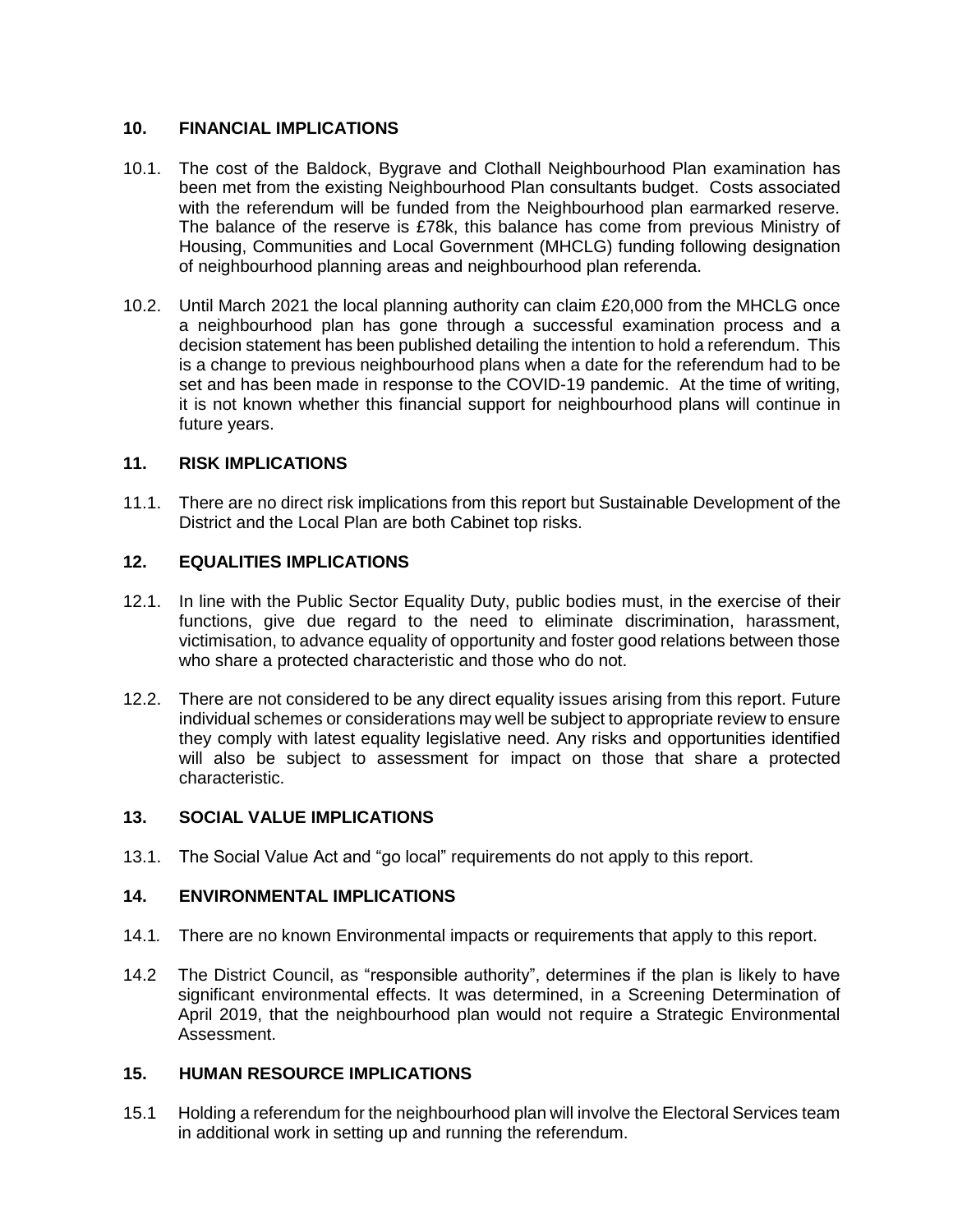## **16. APPENDICES**

- 16.1. Appendix A: Examiners report for the Baldock, Bygrave and Clothall Neighbourhood Plan August 2020
- 16.2. Appendix B: Schedule of proposed additional modifications for consultation November 2020
- 16.3. Appendix C: Schedule of representations received January 2021

# **17. CONTACT OFFICERS**

- 17.1. Ian Fullstone, Service Director Regulatory 01462 – 474480 [ian.fullstone@north-herts.gov.uk](mailto:ian.fullstone@north-herts.gov.uk)
- 17.2. Clare Skeels, Senior Planning Officer 01462 – 474424 [clare.skeels@north-herts.gov.uk](mailto:clare.skeels@north-herts.gov.uk)
- 17.3. Nigel Smith, Strategic Planning Manager 01462 – 474847 [nigel.smith@north-herts.gov.uk](mailto:nigel.smith@north-herts.gov.uk)
- 17.4. Nurainatta Katevu, Legal Regulatory Team Manager 01462 – 474364 [nurainatta.katevu@north-herts.gov.uk](mailto:nurainatta.katevu@north-herts.gov.uk)
- 17.5. Melanie Stimpson, Democratic Services Manager 01462 – 474208 [melanie.stimpson@north-herts.gov.uk](mailto:melanie.stimpson@north-herts.gov.uk)
- 17.6. Reuben Ayavoo, Policy and Community Engagement Manager 01462 – 474212 [reuben.ayavoo@north-herts.gov.uk](mailto:reuben.ayavoo@north-herts.gov.uk)
- 17.7. Jodie Penfold, Group Accountant 01462 – 474332 [jodie.penfold@north-herts.gov.uk](mailto:jodie.penfold@north-herts.gov.uk)

### **18. BACKGROUND PAPERS**

18.1. Cabinet reports:

[Baldock, Bygrave and Clothall Neighbourhood Plan –](https://democracy.north-herts.gov.uk/documents/s12845/Strategic%20Planning%20-%20Addendum.pdf) Proposed Modifications Consultation – [September 2020](https://democracy.north-herts.gov.uk/documents/s12845/Strategic%20Planning%20-%20Addendum.pdf)

[Baldock, Bygrave and Clothall Neighbourhood Plan –](https://democracy.north-herts.gov.uk/documents/s9757/Baldock%20Bygrave%20and%20Clothall%20Neighbourhood%20Plan%20-%20Regulation%2016%20Consultation.pdf) Proposed Submission Version [\(Regulation 16\)](https://democracy.north-herts.gov.uk/documents/s9757/Baldock%20Bygrave%20and%20Clothall%20Neighbourhood%20Plan%20-%20Regulation%2016%20Consultation.pdf) Consultation – January 2020

[Designation of a Neighbourhood Planning Area for Baldock, Bygrave and Clothall –](https://democracy.north-herts.gov.uk/documents/s354/Item%2011%20-%20Designation%20of%20BBC%20NP%20area.pdf) July [2017](https://democracy.north-herts.gov.uk/documents/s354/Item%2011%20-%20Designation%20of%20BBC%20NP%20area.pdf)

18.2. Other information:

[MHCLG letter to Chief Planning Officers –](https://assets.publishing.service.gov.uk/government/uploads/system/uploads/attachment_data/file/923286/200622_2020-21_Chief_Planners_Letter_NP_grant.pdf) 22 June 2020